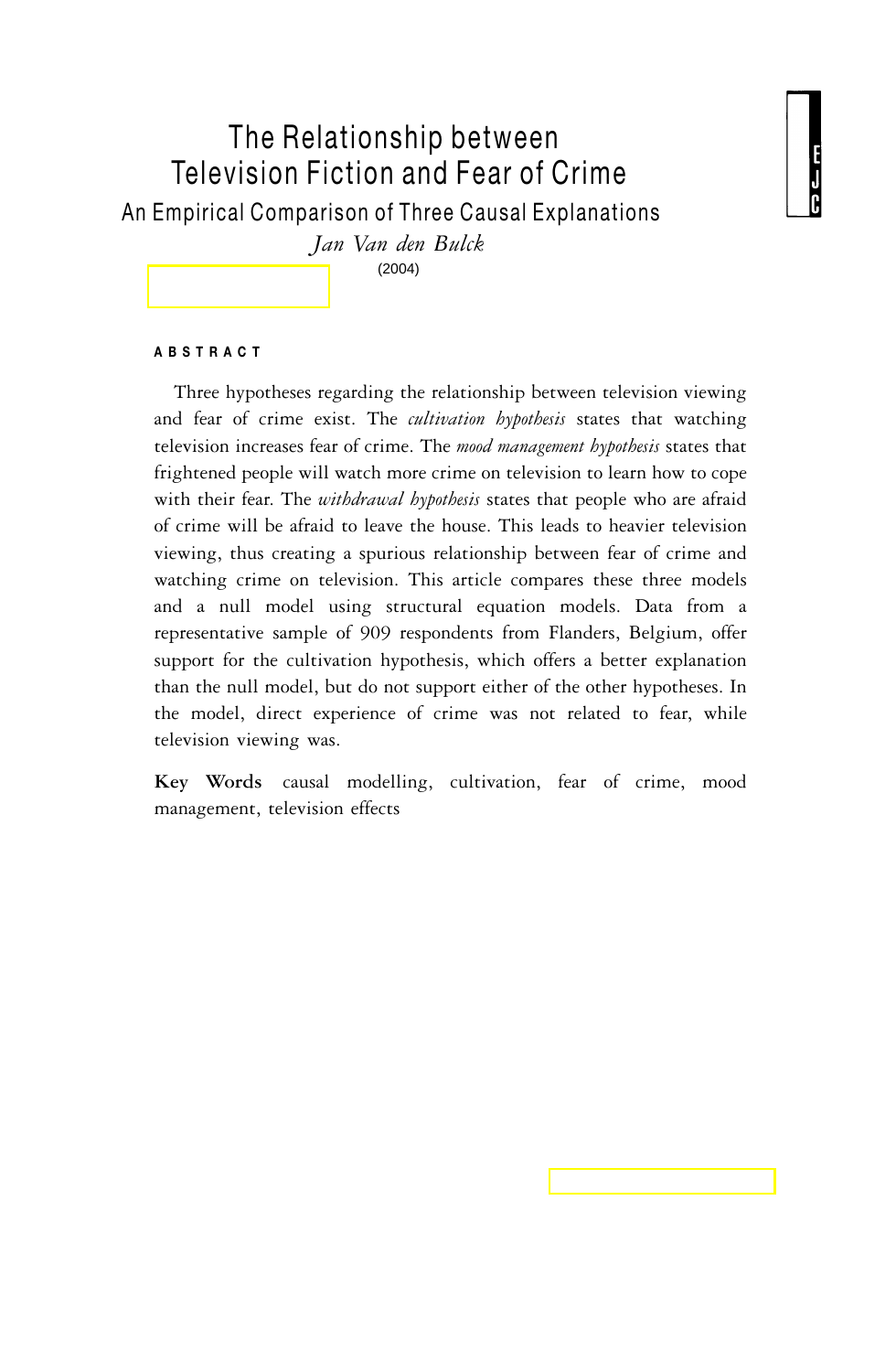# **1. Inroduction**

*hypothesis* states that watching television increases fear of crime (for a recent overview, see Shanahan and Morgan, 1999). Generally speaking, three models have been put forward regarding the relationship between television viewing and fear of crime. The *cultivation*

*H1:* Heavy viewers of crime fiction will be more afraid of becoming a victim of crime than light viewers.

The *mood management hypothesis* states that frightened people will watch more crime on television to learn how to cope with their fear. (For recent overviews, see Minnebo, 2000; Zillmann, 2000.)

*H2:* People who are afraid of crime will watch more crime fiction on television than people who are less afraid.

The *withdrawal hypothesis* (Cook et al., 1983) states that people who are afraid of crime because of personal experience of crime or personality traits such as alienation or anomie (see McLeod et al., 1965; Potter, 1988) will be afraid to leave the house. People who are at home more have more opportunities to watch television, thus creating a spurious relationship between fear of crime and watching crime on television.

*H3a:* Fearful people are afraid to leave the house. *H3b:* People who are at home more, watch more television. H3c: There is no direct relationship between viewing television fiction and fear of crime.

Finally, it has been well established that television programmes can have a very different meaning for different viewers (see Morley, 1980; Ang, 1985; Liebes and Katz, 1990). In extreme cases, what is frightening for one viewer may be touching or romantic for another. One should therefore also consider a *null hypothesis* in which viewers will be influenced in ways too different to show up in a quantitative analysis.

*H0:* There is no statistically demonstrable relationship between television viewing and fear of crime.

# **Research design**

#### *Sample*

Seventy-seven undergraduate students of media studies, all living in Flanders (Belgium), were carefully trained as interviewers using documented and established techniques (see Carton and Loosveldt, 1991). The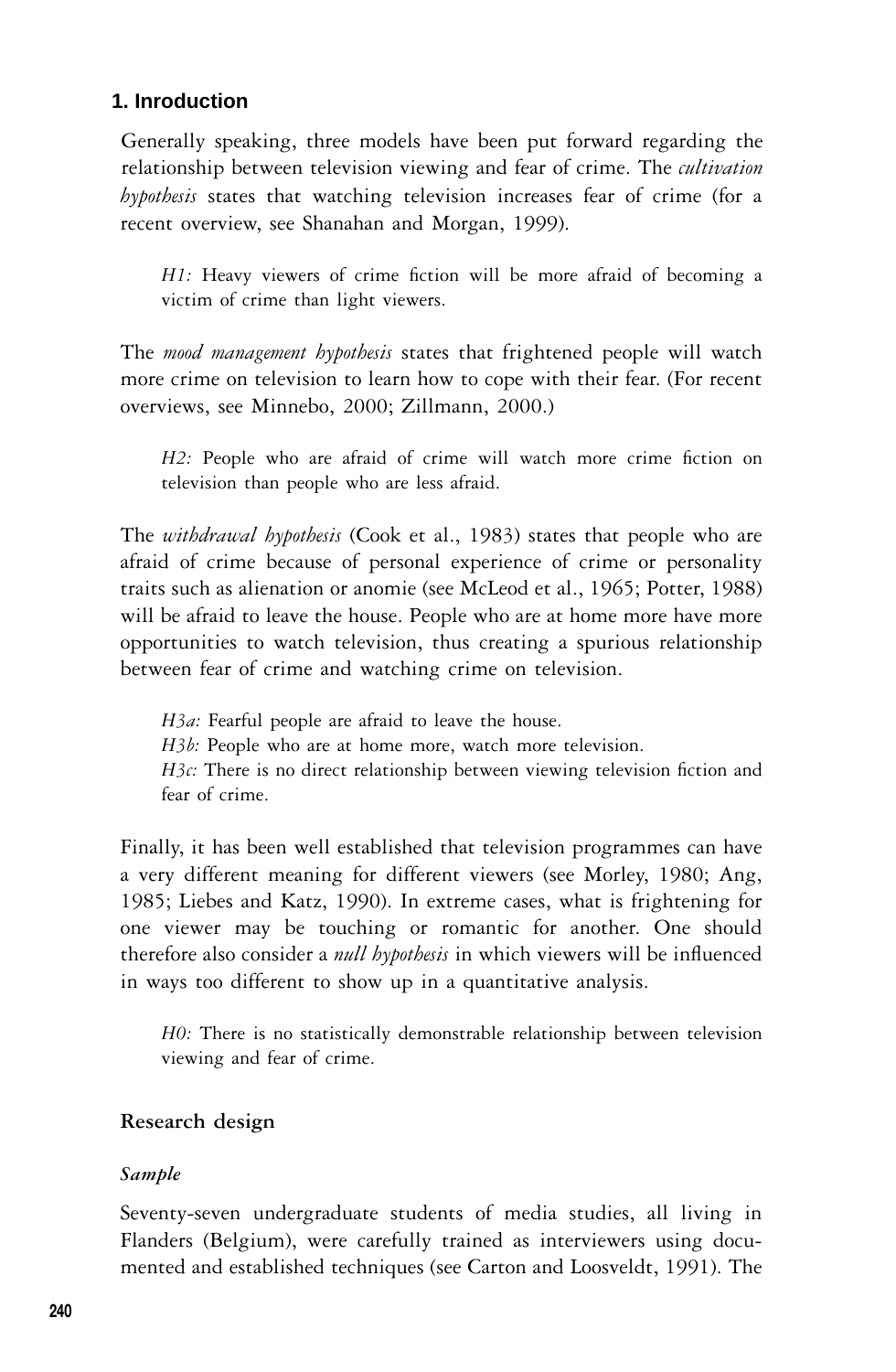effects of this training programme on the quality of responses were reported by Billiet and Loosveldt (1988). At randomly selected addresses, the member of the household who was the next to celebrate his or her birthday was selected for a face-to-face interview. This method resulted in a random sample which reflected the demography of Flanders. After careful examination of the data for coding errors or other abnormalities, 909 questionnaires were retained for analysis.

#### *Measures*

*Demographics* Demographic measures included gender, age and level of education.

*Television viewing* The first measure estimated *frequency of viewing*: viewers were asked to indicate how many weekdays they watched television a week, and how many Fridays, Saturdays and Sundays they watched a month. Weekday viewing was on a scale from 1 to 4, Friday, Saturday and Sunday viewing was rated as 1 for 'every Friday', .75 for 'three Fridays out of four', etc. The second measure estimated *viewing volume* by asking respondents to estimate the number of hours they watched television on a viewing weekday, Friday, Saturday and Sunday. The third measure estimated *selectivity*: on a scale from 1 (never) to 5 (very often), respondents were asked to rate how often they watched the following programme types: (a) action and police series and films, (b) series and films centred around fighting and martial arts, (c) horror, (d) thrillers. Each category also listed the programmes aired at the time or in the preceding year to help define the genres.

*Fear* Four questions on fear of crime were taken from Sparks and Ogles (1990). Respondents were asked to indicate on an 11-point scale from 0 (not frightened at all) to 10 (very frightened) how frightened they were that (a) someone might threaten them with a weapon; (b) an unknown assailant might attack them and hit them; (c) unknown people might loiter around the area at night; (d) they would be murdered.

*Activity level* Activity level was measured as 'absence from the home' by asking 'how often do you go to meetings of organizations or associations or how often are you away from home for all kinds of activities?' Respondents could answer on a six-point scale, where  $1$  = several times a week; 2 = about once a week; 3 = several times a month; 4 = about once a month;  $5 =$  once or a few times a year;  $6 =$  never.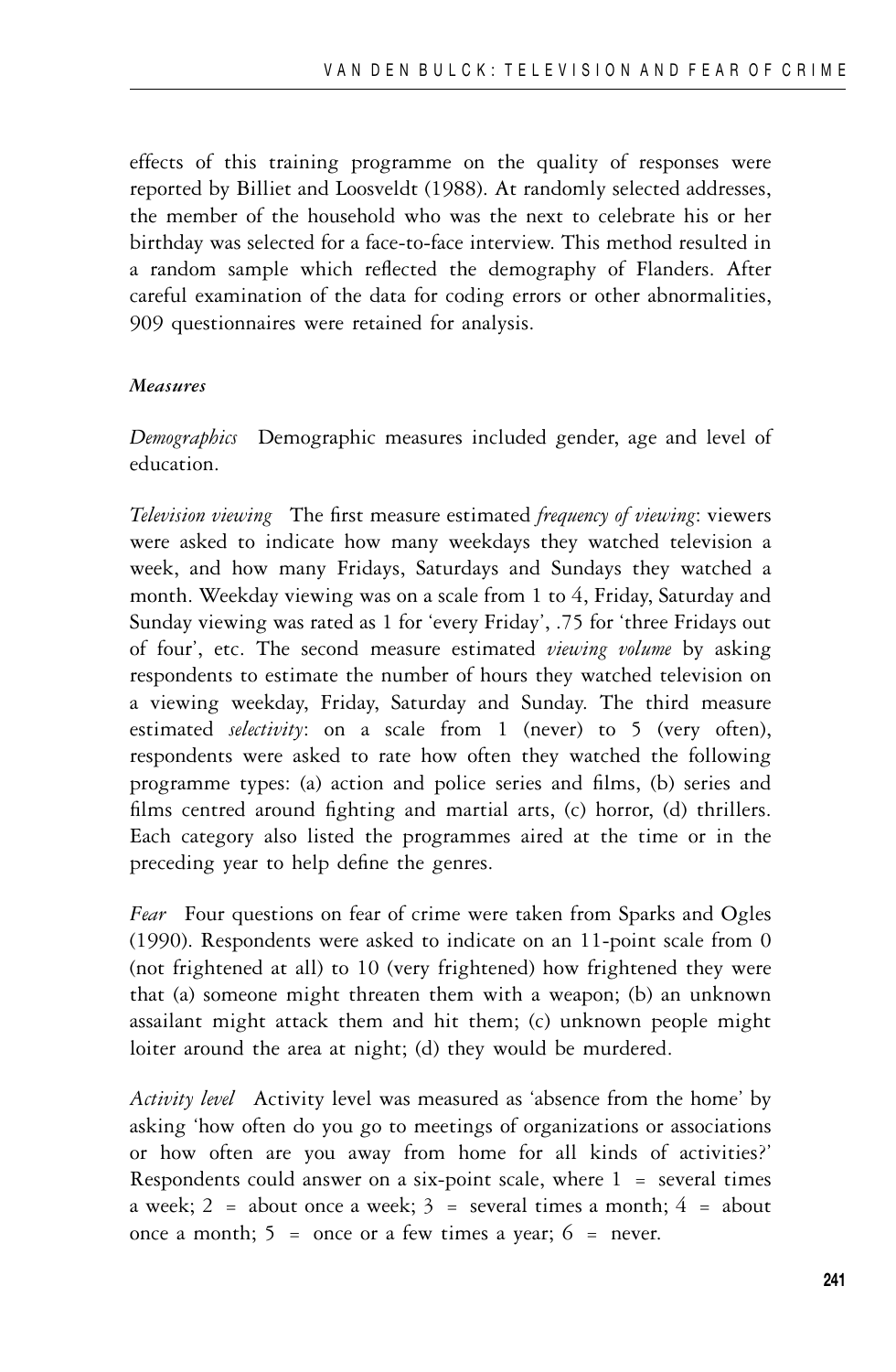*Experience of crime* Personal experience of crime was measured as: (a) Have you ever been mugged or attacked on the street? (b) Has your house ever been burgled? (c) Has your house been burgled in the past year? Indirect personal experience was measured as: (a) Have any of your neighbours been mugged or attacked on the street in the past year? (b) Have any of your other relatives or acquaintances been mugged or attacked on the street in the past year? (c) Has the house of any of your neighbours been burgled in the past year? (d) Has the house of any of your other relatives or acquaintances been burgled in the past year?

#### **General remarks regarding the three models**

Traditional cultivation analysis states that viewers are not selective. Whoever watches a lot of television is assumed to watch a lot of everything (see Signorielli, 1986). Research shows that, even in Europe, those who watch a lot of television generally seem to watch a lot of everything (Brosius et al., 1992; Weimann et al., 1992; Van den Bulck, 1995). Nevertheless, the cultivation hypothesis does not, of course, claim that it is television viewing per se that causes change. It is the violent content of mainstream television fiction which tells viewers stories about the real world. In terms of a causal model this means that the cultivation hypothesis assumes, first, that fear of crime is caused by violent fiction and second, that consumption of violent fiction can be predicted by some measure of general television viewing. In the present study, a measure of the amount of viewing and a measure of viewing crime fiction are therefore modelled separately.

To test the second hypothesis it suffices to reverse the causal link between crime fiction and fear.

The third hypothesis is usually defined as a causal relationship between viewing volume and fear of crime. The actual theoretical model, however, should be more complicated. There seems to be no a priori reason to assume that people who are frightened would watch television for more hours each day. The actual assumption underlying the third hypothesis is that people who are frightened will go out less and that people who go out less watch television *more often* (and not 'longer', as it is often phrased). In model terms this necessitates a variable which measures time spent outside the house and a variable which measures how often the respondent watches television. People who are frightened stay at home more. People who are at home more often will have the opportunity to watch television more often. The present study therefore uses a measure of viewing frequency (estimating how many days a week one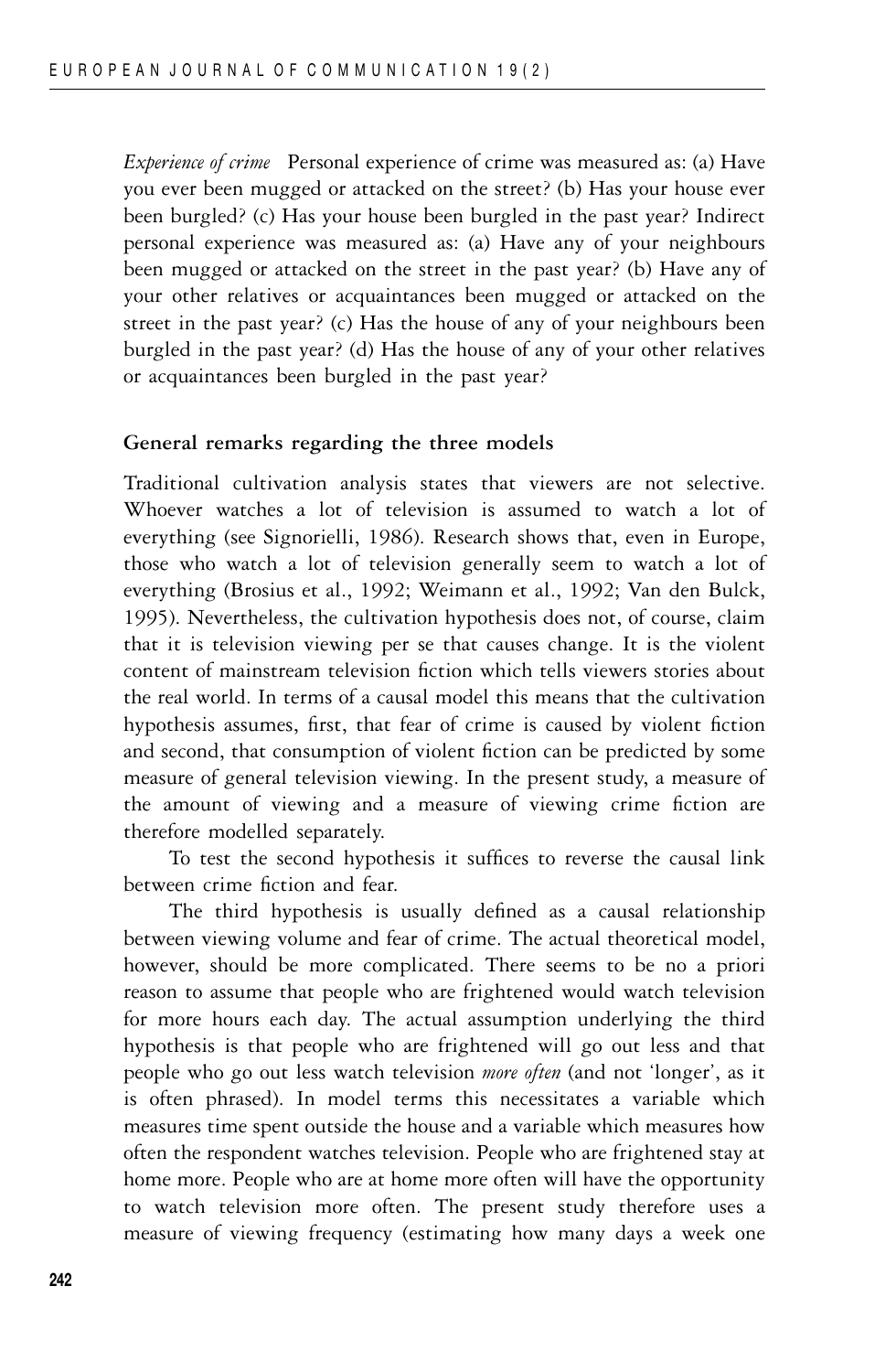watches television) rather than a measure of viewing volume (which focuses on how many hours are spent in front of the television set).

Finally, the models have to take into account that direct and indirect experience of crime may explain fear of crime.

## **Data analysis**

The three models were analysed using the LISREL program for structural equation modelling. Structural equation models test the extent to which a causal model consisting of latent variables fits the data. While latent variables generally require more than one observed variable, it is customary to turn single observed variables such as gender and age into latent variables with only one observed variable and a fixed error variance of zero.

Causal analyses may show that certain hypotheses are untenable because the data do not support them, other hypotheses are less probable because only weak support exists, while other hypotheses are not contradicted at all by the findings. This implies that one set of observations may support different, even opposing models (see Joreskog ¨ and Sörbom, 1993).

#### **Results**

#### *Data preparation*

Models were estimated using polychoric and polyserial correlations and the asymptotic covariance matrix. Estimation method was weighted least squares.

To develop models with a good fit, the strategies outlined by Jöreskog and Sörbom (1993) and Hayduk (1987) were applied. Aish and Jöreskog (1990: 411) remark that 'in the final model, all *t*-values should be significant and all the parameters should have a real substantive justification and interpretation'. If the path between two variables is not significant the model should be tested again without this path.

Given the rather large number of respondents it is unlikely for models to have a probability of the chi-square larger than .05. The rootmean-square error of approximation is therefore a better and more robust measure which deals with the large *N*.

All models were identical, with the exception of the paths which represented the central hypothesis. This means that all the paths in one model also occurred in all other models. This was done to ensure maximal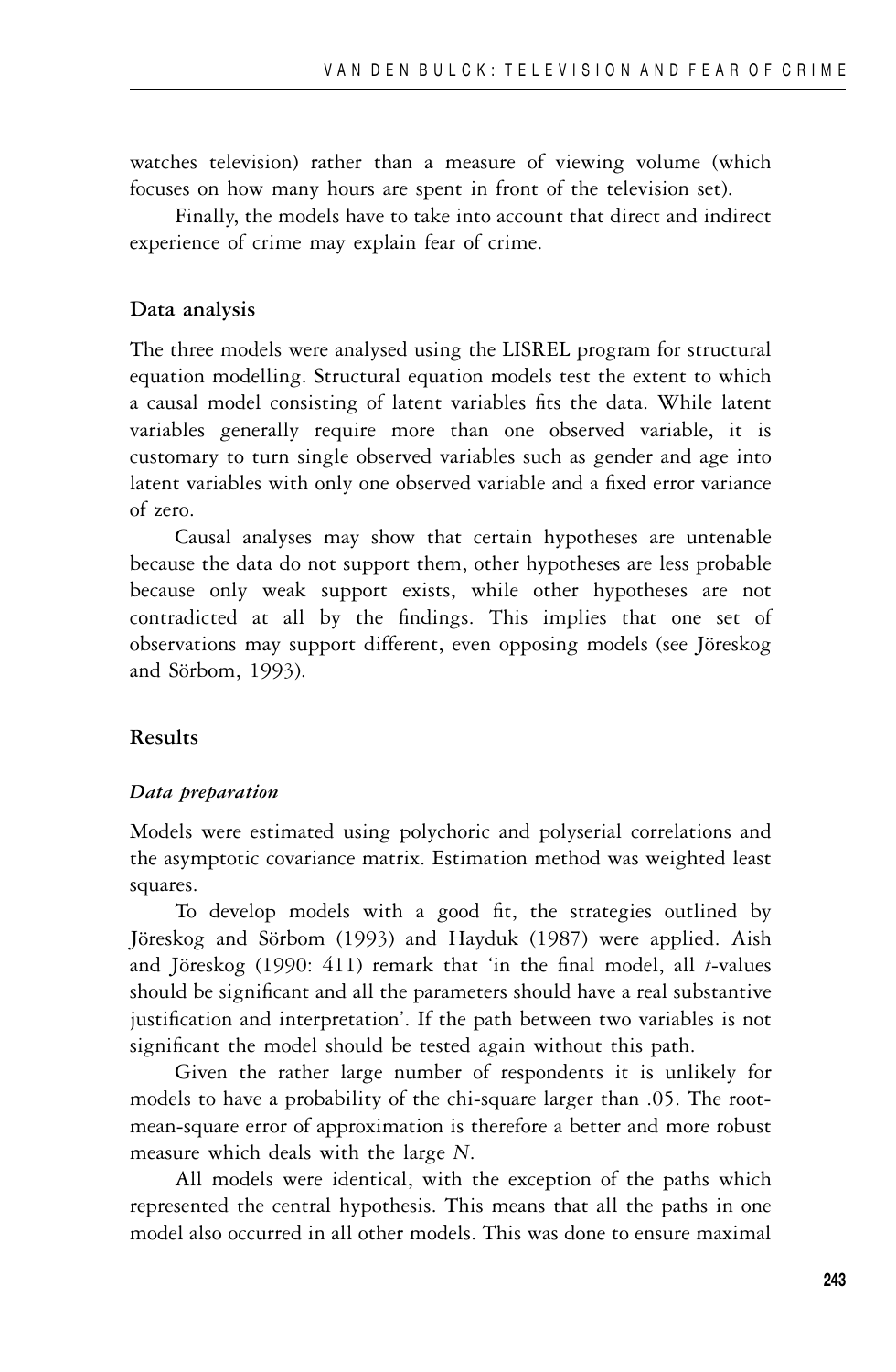comparability between the models. The only elements influencing any differences in fit or explained variance were the paths central to each hypothesis. This means that each model contained a path from 'going out' to 'frequency of viewing' and a path from 'frequency of viewing' to 'crime drama viewing'. While not central to a hypothesis based on cultivation theory or on mood management, there is nothing in either hypothesis that would prohibit inclusion of these paths.

# *Data description*

After list-wise deletion of missing variables, data of 574 respondents were entered into the three models: 52 percent of this reduced sample were women, 48 percent were men. Twenty-five percent of the respondents reported having had at least one personal experience of crime: 15 percent reported having been mugged or attacked on the street; 15.7

| Mean    | SD     |
|---------|--------|
| 3.157   | 1.625  |
| 3.016   | 1.236  |
| 44.810  | 16.181 |
|         |        |
| 1.641   | 1.164  |
| 0.596   | 0.917  |
| 1.530   | 1.163  |
| 0.681   | 0.950  |
|         |        |
| 3.484   | 1.007  |
| 140.409 | 84.780 |
| 0.750   | 0.333  |
| 156.925 | 90.917 |
| 0.730   | 0.319  |
| 170.226 | 91.712 |
| 0.811   | 0.306  |
| 162.674 | 93.167 |
|         |        |
| 2.890   | 2.824  |
| 3.000   | 2.713  |
| 2.976   | 2.587  |
| 2.413   | 3.110  |
|         |        |

**Table 1** Mean and standard deviation of the variables used in the analyses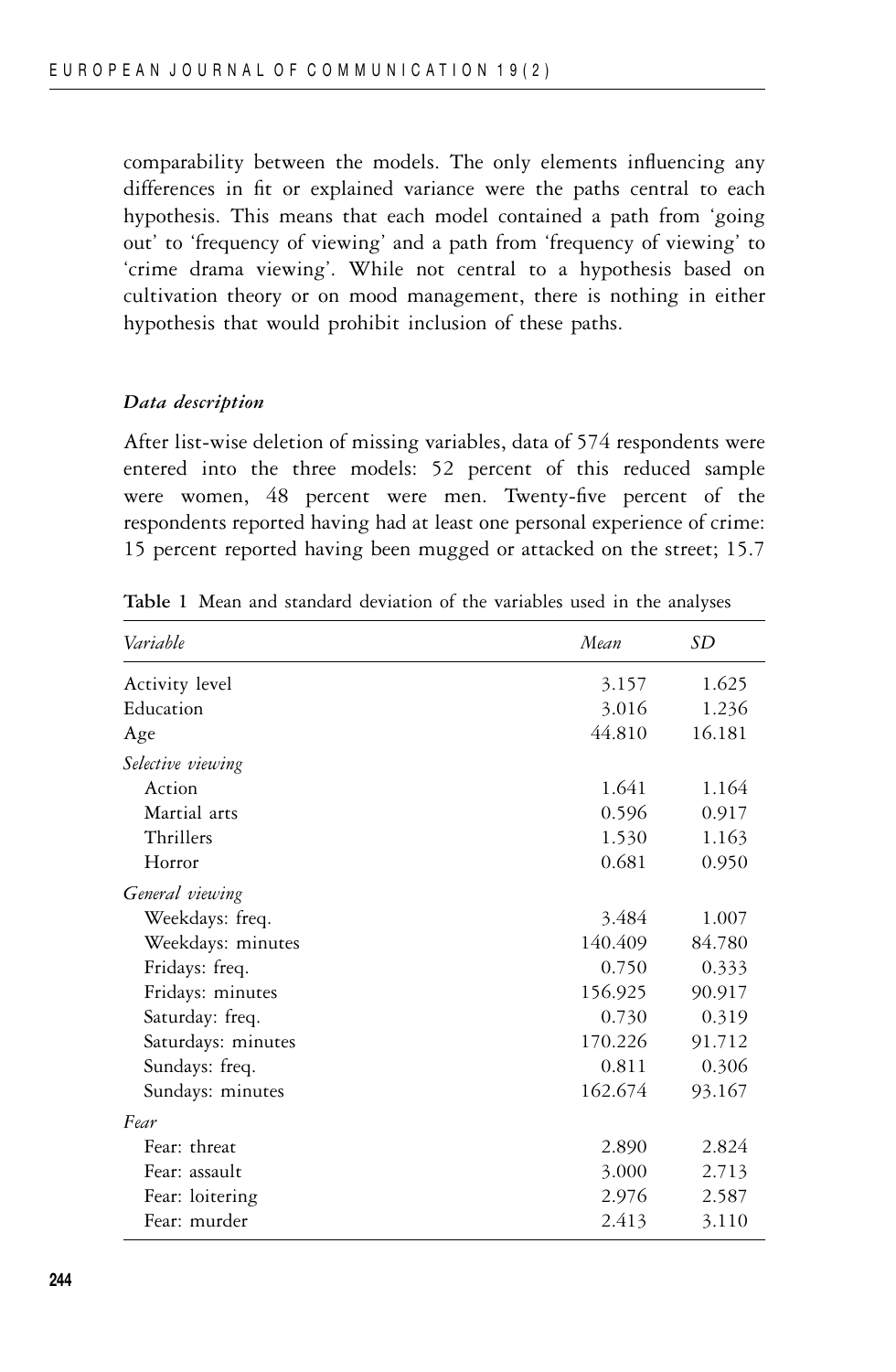percent reported that his or her house had been burgled in the past, which for 3.7 percent had happened in the preceding year; 42 percent reported interpersonal experiences of crime through neighbours or relatives: 8.3 percent reported that one of their neighbours had been attacked or mugged on the street and 22.4 percent reported that this had happened to more distant acquaintances; 33.6 percent claimed a burglary had occurred in the house of at least one of their neighbours in the preceding year, while 40.4 percent claimed this had happened to more distant acquaintances. Means and standard deviations of the other variables are reported in Table 1.

#### *Preliminary analyses*

A measurement model of frequency of viewing and volume of viewing shows that while frequency and volume are related (the correlation between the two latent variables is .49) they actually are two separate concepts: volume only predicts 24 percent of frequency and vice versa. This shows that viewing frequency and amount of daily viewing should not be used as synonyms.

Remarkably, there were no statistically significant paths from experience of crime to any of the effects variables in any of the tested models. This suggests that neither personal experience of crime nor interpersonal experience of crime as measured in this study had any significant effect on fear of crime, even though both the measures of experience and the measures of fear referred to personal safety and the respondents' neighbourhood. Finally, only three indicators of fear of crime were used as fear of having strangers loiter around the area was found to load onto a different concept.

#### *Model comparison*

Table 2 shows the indices of fit of the three models and of a null model. The null model contained all variables and paths with the exception of

| Going out |     |     | Fear of crime             |  |
|-----------|-----|-----|---------------------------|--|
| .23       | .30 | .57 | .19                       |  |
| .06       | .26 | .65 | .64                       |  |
| .13       | .30 | .96 | .01                       |  |
| .25       | .28 | .56 | .20                       |  |
|           |     |     | Viewing freq. Crime drama |  |

**Table 2** Explained variance of the dependent variables for the three models and the null model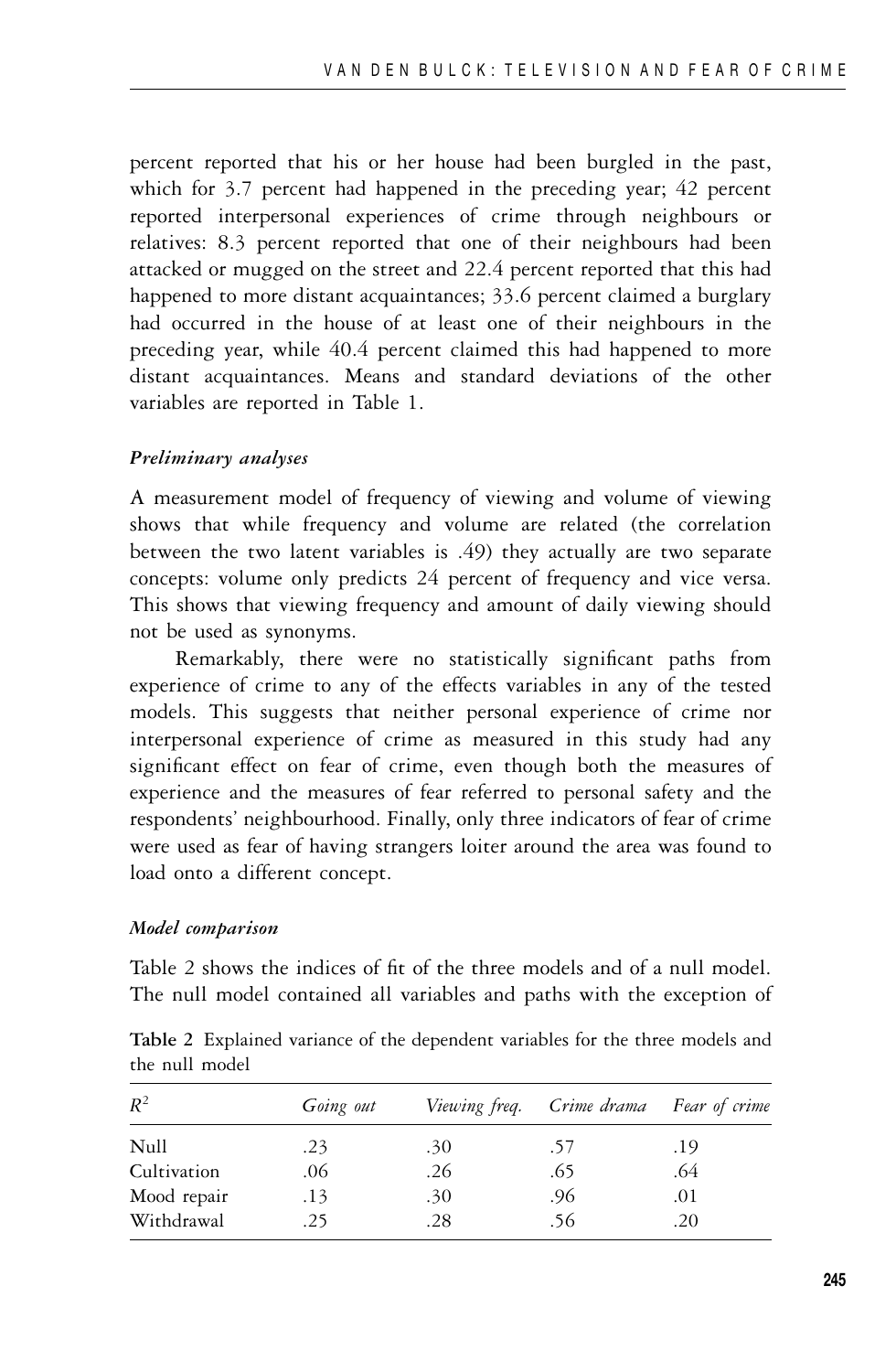**Table 3** Goodness-of-fit indices of the three models and the null model and size of lambda and significance of central explanatory variables  $(N = 574)$ 

|                   | df | $\gamma^2$ | AGFI | ECVI | RMSEA | CAIC   | Central path                 | Lambda    |
|-------------------|----|------------|------|------|-------|--------|------------------------------|-----------|
| Null              | 87 | $216.8***$ | .97  | .49  | .051  | 459.45 |                              |           |
| Cultivation model | 85 | $169.4***$ | .98  | .42  | .042  | 426.77 | Fiction to fear              | $.74*$    |
| Mood repair model | 85 | $199.4***$ | .97  | .47  | .048  | 456.77 | Fear to fiction              | .65 NS    |
| Withdrawal model  | 85 | $211.1***$ | .97  | .49  | .051  | 468.42 | Fear to going out            | $-.08$ NS |
|                   |    |            |      |      |       |        | Going out to TV<br>frequency | $.13$ NS  |

*Notes:* AGFI <sup>=</sup> adjusted goodness-of-fit index; ECVI <sup>=</sup> expected cross-validation index; RMSEA <sup>=</sup> root-mean-square error of approximation; CAIC <sup>=</sup> Consistent version of Akaike's Information Criterion.

NS <sup>=</sup> not significant; \**p* <sup>&</sup>lt; .05; \*\*\**p* <sup>&</sup>lt; .0001.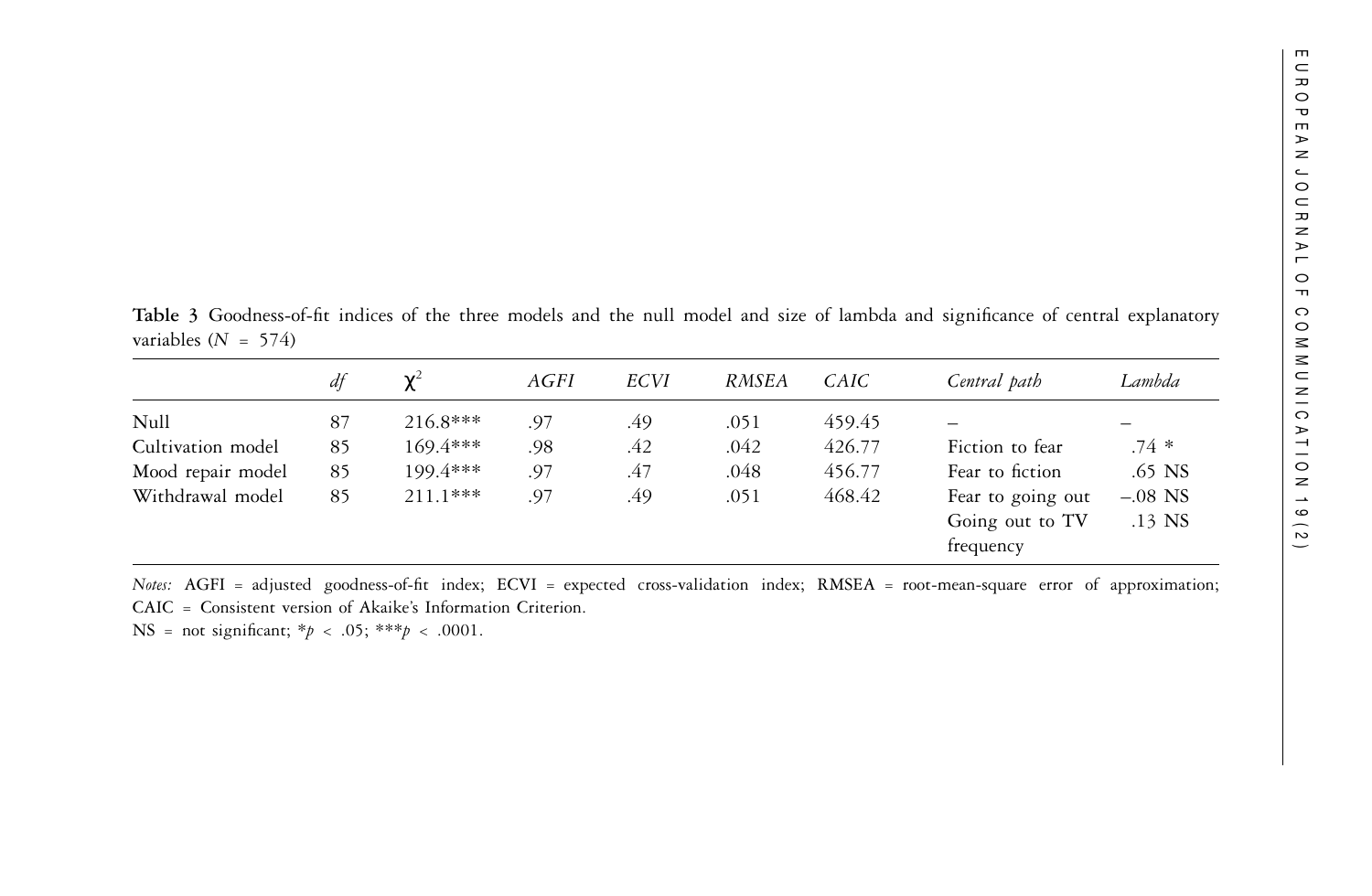the explanatory paths at the core of each model. Thus there was no path from crime drama viewing to fear of crime or vice versa and no path from fear of crime to going out.

All four models offer a comparable fit (see Table 2). While the chisquare statistic is significant on the  $p \sim .0001$  level (not unusual in LISREL models with a large number of respondents) the adjusted goodness-of-fit index and the root-mean-square error of approximation (RMSEA) all indicate that the four models fit the data, even though the RMSEA is higher than the .05 cut-off point for the null model and the withdrawal model. Table 3 shows that the cultivation model also offers the best explanation of the fear of crime variable.

There are two reasons to accept the cultivation model as the model best describing the relationships found in the data. First, the Consistent version of Akaike's Information Criterion (a measure of fit which takes both the number of degrees of freedom and the sample size into account) is lowest for the cultivation model, suggesting it is a better fitting model than the other three. All other indicators of goodness-of-fit favour the cultivation hypothesis as well. Second, only the cultivation model shows a significant path along the lines of the hypothesis. In both the withdrawal and the mood repair model, the hypothesized paths are not significant. In other words, while the measurement part of the withdrawal model and the mood repair model are good enough to provide an overall fit, the paths central to the hypothesis are not significant. This means that neither of those two models has any explanatory value regarding the hypotheses on which they were based.

This study included measures of direct and indirect experience of crime. There was no significant relationship between experience of crime and either watching crime on television or (more surprisingly) being afraid of crime. It appears, then, that in a sample of the general population *mediated experience* (i.e. watching television) is a better predictor of fear of crime than actual experience of crime.

# **References**

- Aish, A.M. and K.G. Jöreskog (1990) 'A Panel Model for Political Efficacy and Responsiveness: An Application of LISREL 7 with Weighted Least Squares', *Quality and Quantity* 24: 405–26.
- Ang, I. (ed.) (1985) *Watching Dallas: Soap Opera and the Melodramatic Imagination*. London: Methuen.
- Billiet, J. and G. Loosveldt (1988) 'Improvement of the Quality of Responses to Factual Survey Questions by Interviewer Training', *Public Opinion Quarterly* 52: 190–211.